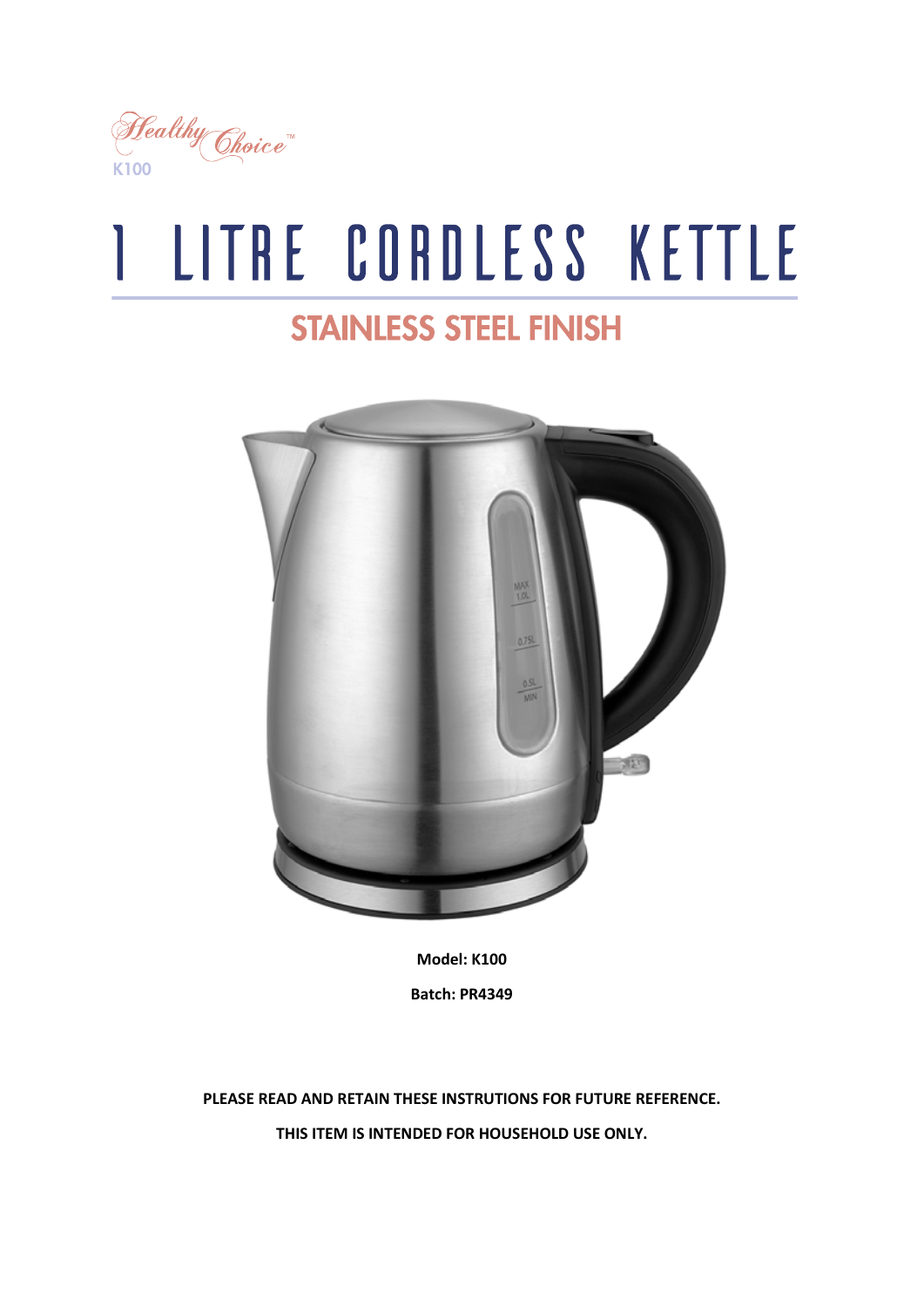The illustrations used in this manual are to illustrate the operation method and product structure of the product. Where there is a small difference between the physical item and the illustrations, please take the physical as the standard.

#### **Important safeguards:**

When using electrical kettles, basic safety precautions should always be followed, including the following:

1. Read the instructions carefully before use.

2. Remove and safely disregard any packaging material and labels before using this product for the first time. Ensure children and babies do not play with plastic bags or any packaging materials.

3. Before use, check that your local voltage corresponds with the specifications shown on the appliance nameplate located under the appliance.

4. Always operate the appliance on a horizontal surface which is level, stable and noncombustible. Do not operate the kettle on an inclined plane. Do not operate the appliance on or near combustible materials such as tablecloths or curtains.

5. Do not place the appliance on or near a hot gas or electric burner, or in a heated oven.

6. Never connect this appliance to an external timer or separate remote-control system.

7. Never use this appliance with an extension cord or power board. Ensure it is plugged into a dedicated power point and without any other appliances on the same outlet.

8. The power base, plug and mains power lead must not come into contact with water or any other liquids. This could result in the risk of electric shock. You should therefore not, for example, place the kettle near a sink. Do not use the kettle outdoors.

9. The kettle housing body must never be immersed in water or any other liquids. Water must not come into contact with the electric parts from underneath.

10. Do not touch the appliance, power lead or plug with wet hands.

11. Unplug from the outlet when not in use and before cleaning. Allow the appliance to cool down (if relevant) before cleaning.

12. The appliance does not contain any serviceable parts inside. Do not attempt to open and repair the appliance yourself. All components should only be serviced by a qualified technician.

13. Do not use the appliance if the plug, mains power lead or unit itself are damaged. If the power lead is damaged, you must have it replaced at a service centre with qualified persons in order to avoid a hazard.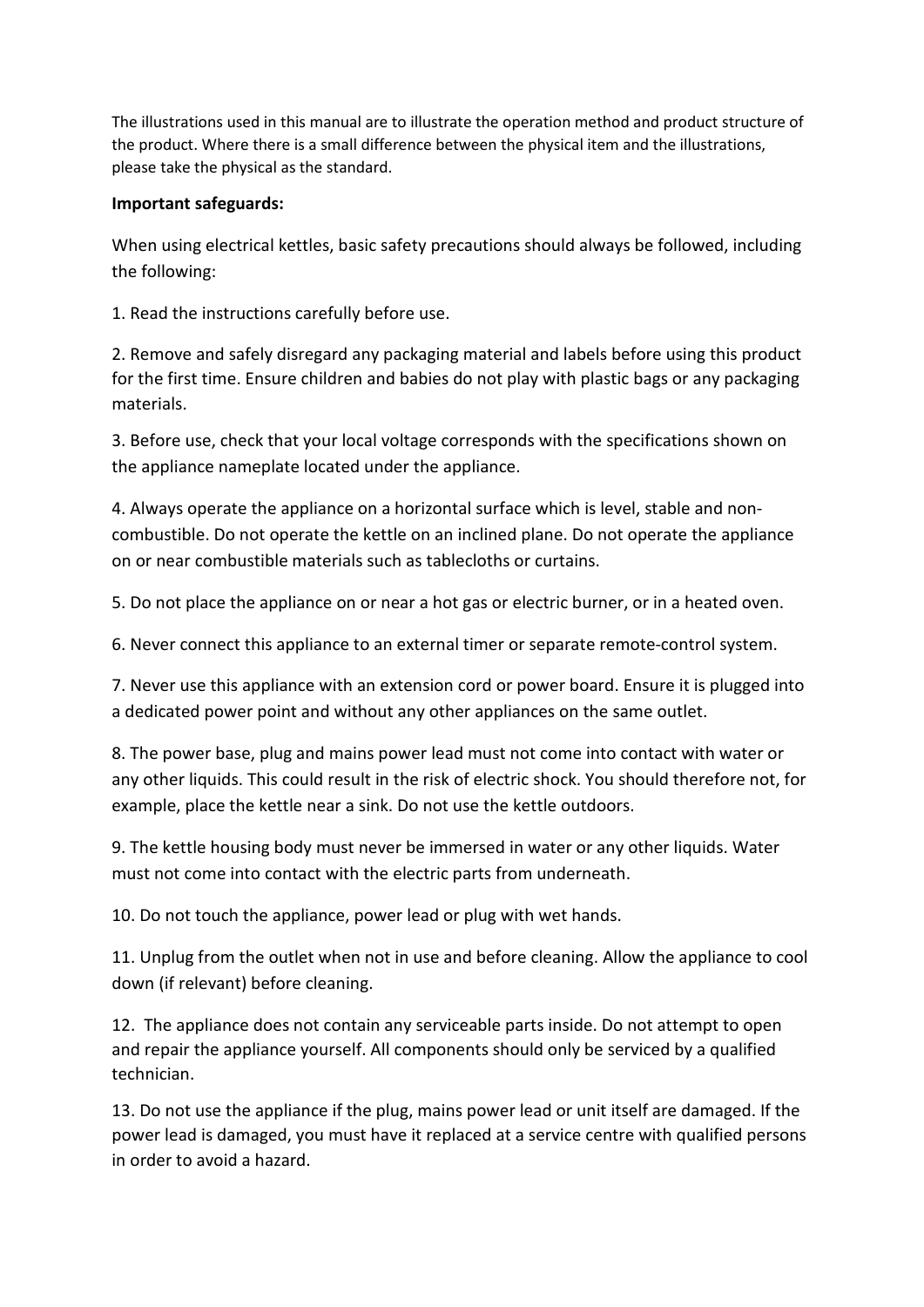14. Do not use the appliance for anything other than the intended use. It is for household use only. It is not to be used outdoors or for commercial purposes.

15. Close supervision is necessary when any appliance is used near children. Keep the appliance and power lead out of reach of children when it is in operation or during the cooling process.

16. This appliance is intended to be used in household and similar applications such as:

- staff kitchen areas in shops, offices and other working environments;
- farm houses;
- by clients in hotels, motels and other residential type environments;
- bed and breakfast type environments.

17. This appliance should be operated on a separate electrical power point from other operating appliances. If the power point is overloaded with other appliances, this appliance may not work properly.

18. The kettle is intended solely for boiling water. Heating of milk, carbonated drinks or other liquids will cause malfunction or damage to the appliance.

19. Unplug the kettle,

- if a disturbance occurs,
- if you are not going to use it for a prolonged period of time,
- during thunderstorms and
- before cleaning it.

20. The kettle becomes hot while in use. Do not move it during operation and do not pull on the mains power lead. Only hold the hot kettle by its handle.

21. Contact with rising steam can cause scalding. Make sure the lid is always securely closed and do not open it while water is boiling or while pouring the water.

22. Do not fill the kettle with less than 0.5 litres or more than 1.0 litres of water. Do not operate the kettle unless the element is fully immersed. If there is not enough water in the kettle, the appliance may overheat.

23. Do not let the power lead hang over the edge of the table or counter.

24. Do not unplug the appliance by pulling on the power lead.

25. This appliance is not designed to be used by people (including children) with a physical, sensory or mental impairment, or people without knowledge or experience, unless they are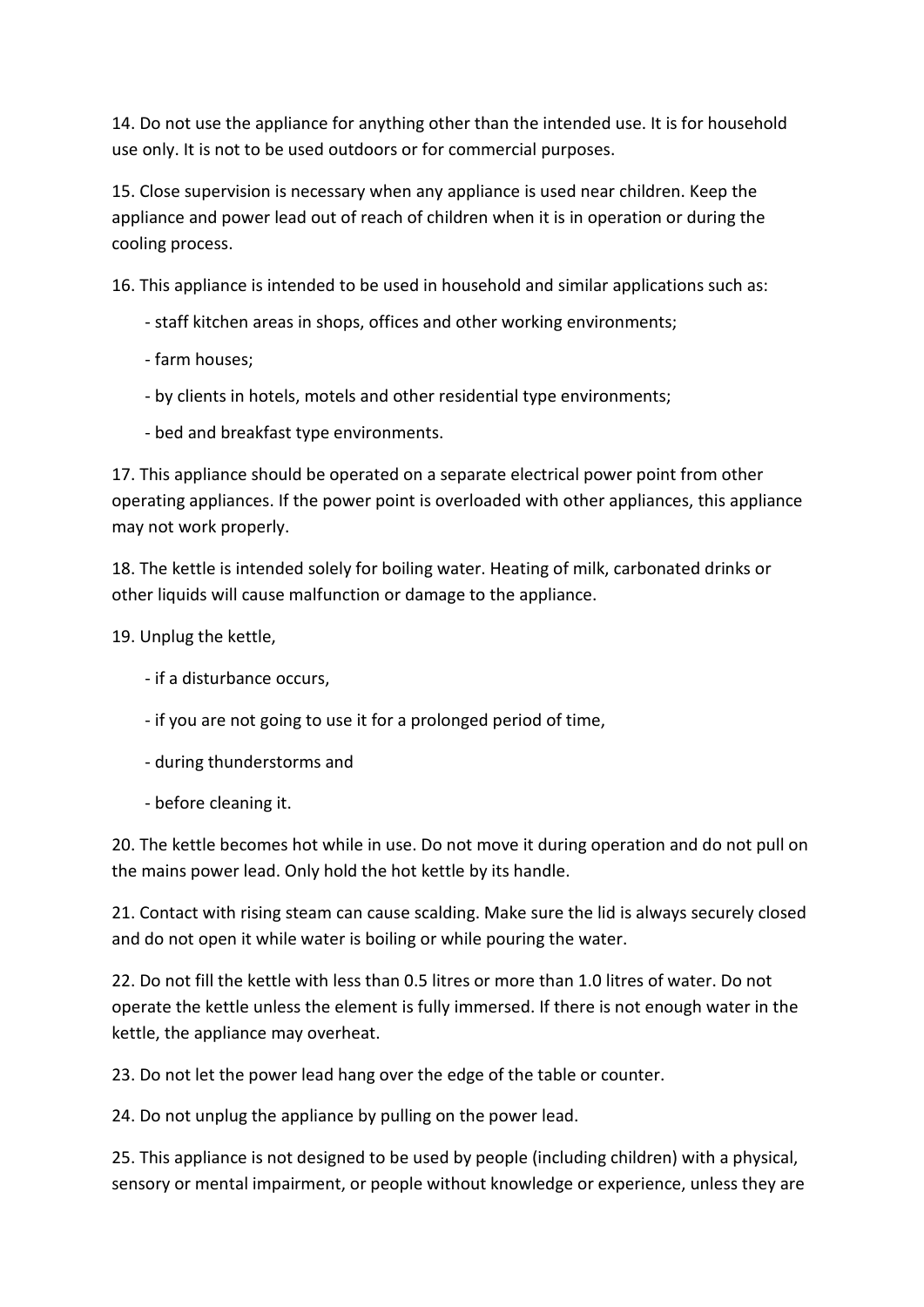supervised or given prior instructions concerning the use of the appliance by someone responsible for their safety. Children must be supervised to ensure that they do not play with the appliance.

26. Do not leave the appliance operating while unattended.

27. Take care that any steam escaping from the appliance cannot damage wallpaper, cabinets, etc. Turn the spout away from furniture and walls.

28. Be careful to avoid spillage on the connector.

29. Be sure that the kettle is switched off before taking it off the power base. Do not mov wile the kettle is switched on.

30. The kettle is only to be used with the power base provided.

31. If the kettle is overfilled, boiling water may spill over. Ensure the kettle is never filled over the MAX line.

32. To prevent damage to the appliance do not use alkaline cleaning agents when cleaning. Use a soft cloth and a mild detergent.

#### **Short cord instructions:**

Do not use with an extension cord. A short power supply cord is provided to reduce the risks resulting from being entangled in or tripping over a long cord.

#### **Boil-dry protection:**

Although the kettle is protected from boiling dry, it must never be operated without water. The kettle features a boil-dry protection. If there is no water inside the kettle while powered on, it will automatically shut off and stop boiling. If the cut-out switch engages, remove the kettle from the power base and allow it to cool down for 15 minutes before refilling it with tap water and placing the kettle back onto its base.

#### **Before use:**

Before using for the first time, boil fresh tap water at least twice in the appliance. Use only water without any additives or other ingredients.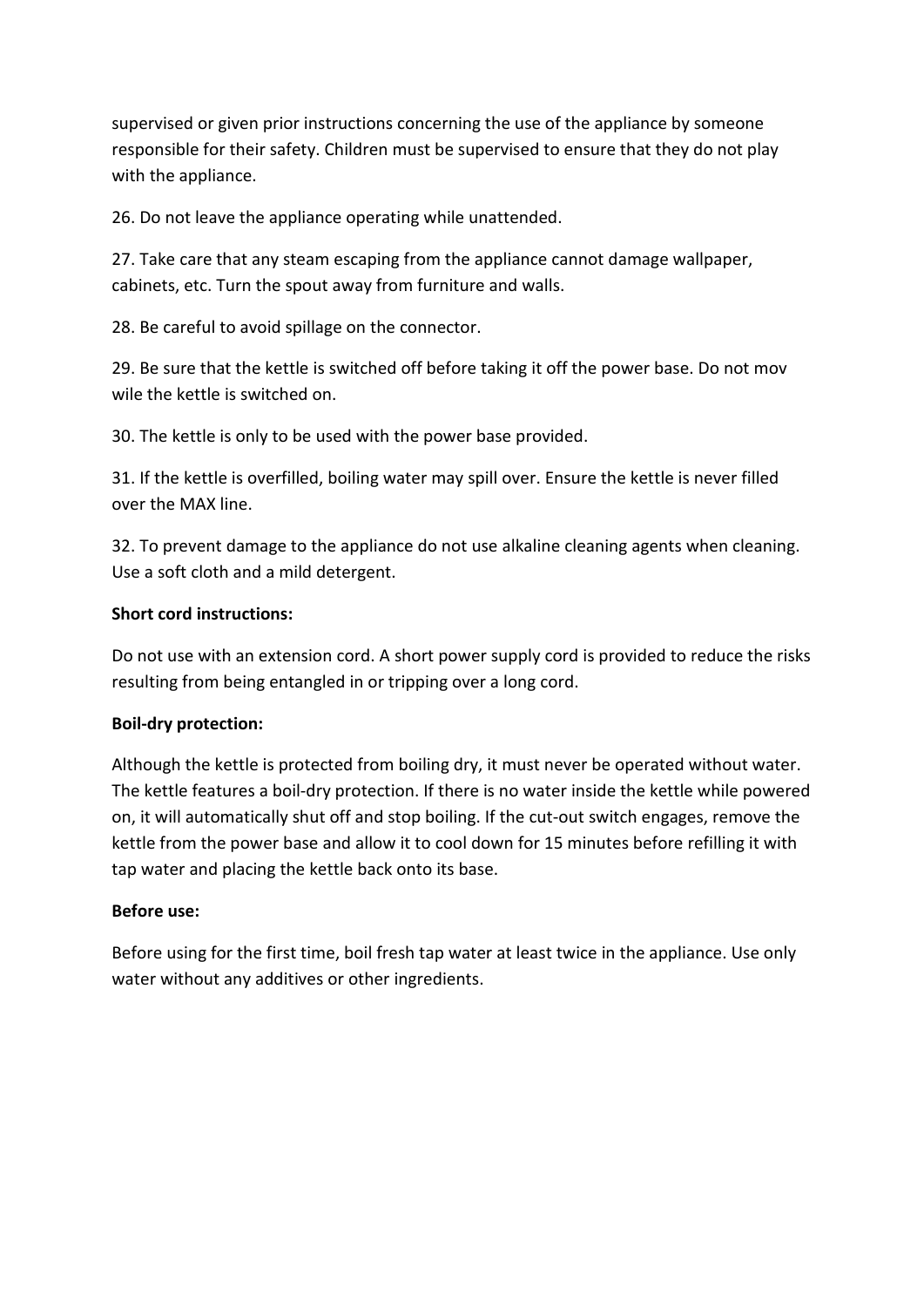```
Parts:
```


#### **Use:**

WARNING! Risk of fire and burns. The kettle and its lid become hot while in use, do not touch them.

1. Press the lid release button located on the upper handle to open the lid.

2. Fill the kettle between 0.5 litres and 1 litre with fresh tap water. You can check the water level through the window on the side of the kettle under the handle.

- 3. Press the lid down firmly to secure it shut.
- 4. Fully unwind the power lead and plug it into a dedicated mains power supply.
- 5. Place the kettle on the base.

6. Press the power switch downward to **I** position. The power switch illuminates blue to indicate that the kettle is switched on.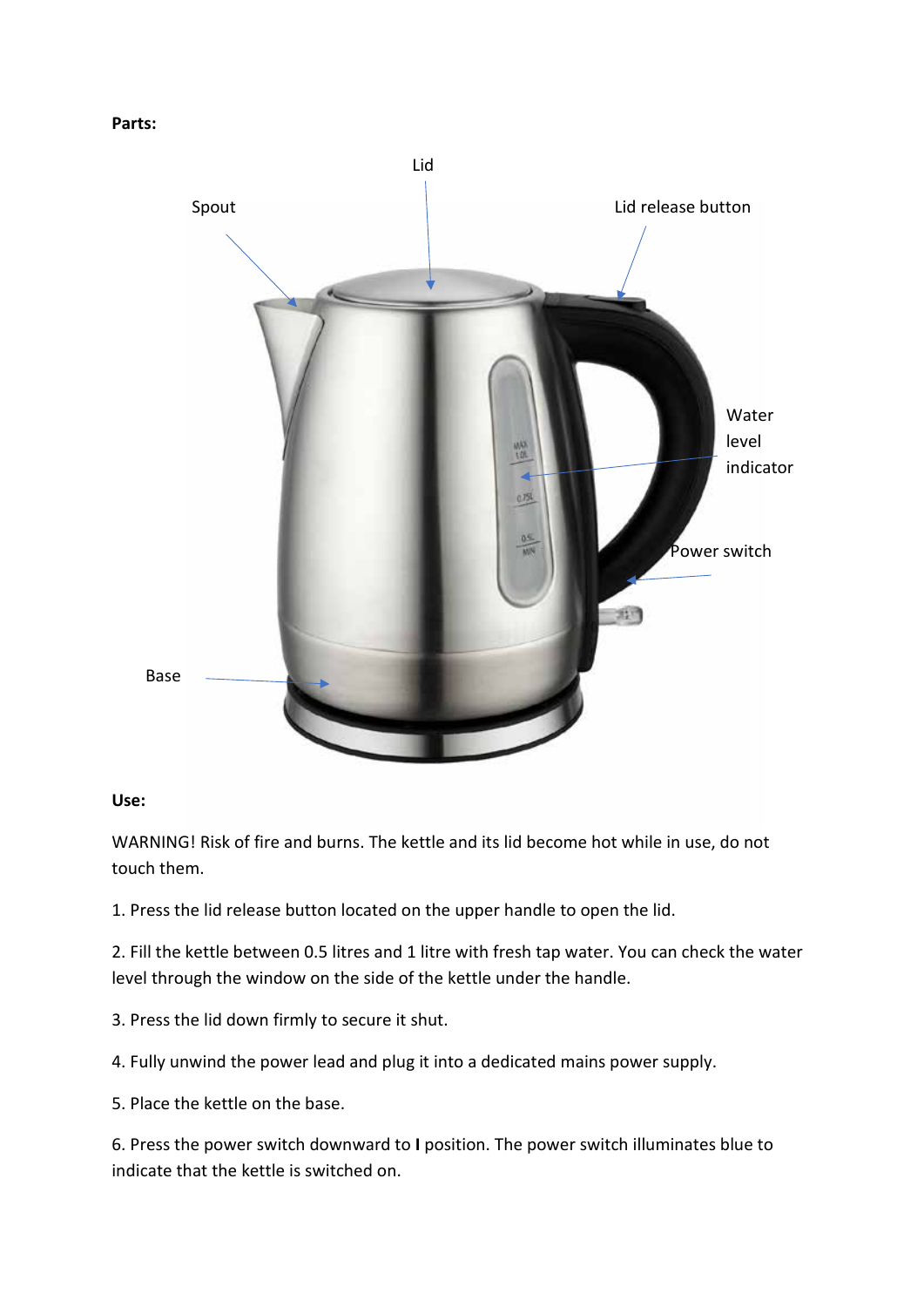7. When the water is boiling, the kettle turns off automatically. The power switch flips upward to **O** position. The power switch no longer illuminates blue.

- If you wish to stop heating the water before it boils, simply flip the power switch upward to **O** position. The power switch no longer illuminates blue.

WARNING! Risk of electrical shock. Ensure that the kettle is switched off to **O** position before removing it from the power base.

8. After the water has come to a boil, wait a moment until the water has stopped simmering. Remove the kettle from the power base.

9. Pour the water slowly to avoid splashing. Never open the lid whilst pouring water.

- The filter located in the spout prevents any larger particles of scale from pouring out.

- Never re-boil 'stale' water. Safely pour the excess water down the drain and start the next use with fresh tap water.

# **Descaling:**

The frequency of descaling depends on the hardness of the tap water and on how often the kettle is used. If the kettle switches off before the water boils, it may need to be descaled.

The kettle must be descaled at regular intervals, especially if the inside of the kettle is visibly encrusted with limescale. Regular descaling saves energy and increases the service life of the kettle.

For ecological reasons, we recommend using a 3:1 solution of tap water and vinegar or 3:1 solution of tap water and citric acid to descale the kettle.

1. Let the solution soak inside the kettle for at least one hour, then bring it to the boil.

2. Safely pour the excess water down the drain and thoroughly rinse the inside of the kettle with fresh tap water.